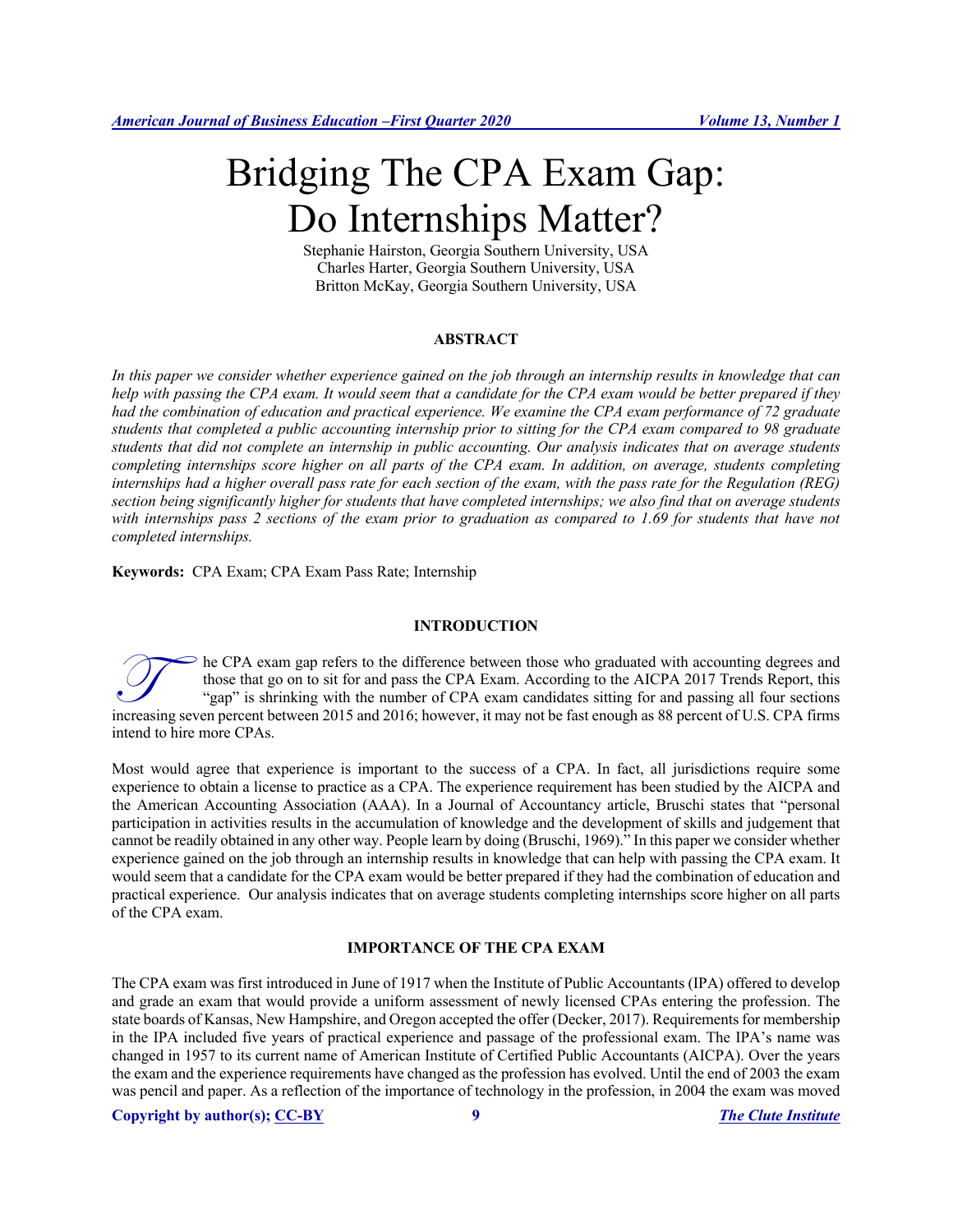to a computer based format. In April of 2017 the exam was changed again. Questions were modified with the intention of testing higher order skills based on Bloom's taxonomy of Educational Objectives. In order to ensure that the exam resembles the professional tools and work environment of a CPA the exam has also recently incorporated the use of excel spreadsheets. Over time the overriding goal of the CPA exam has been to ensure that new CPAs entering the profession had the competence to be successful. The global economy and technology have impacted the work of a CPA. Those entering the profession must assess situations and apply professional judgement. New CPAs must be more than book-smart, they must be able to apply knowledge to the situations at hand.

Public accounting firms emphasize that passing the exam early should be a priority for new hires given that preparation becomes increasingly difficult as accountants progress in their careers, and many firms encourage new hires to be qualified to sit for the challenging exam on day one. The push for licensure is often fraught with incentives for new hires such as time-based pass bonuses, financial support, mentorship, and a supportive culture. However, taking the exam with no relevant professional experience may be a mistake, particularly on the more concept-based material.

The coursework at Universities helps prepare students for the CPA exam. However, due to the amount of material covered during a student's coursework most candidates choose to take a review course to help with passing the exam. Some schools partner with a CPA review provider to make it easier for students to incorporate the review into their plan of study. Students are also encouraged to complete an internship during their undergraduate and/or Master of Accounting (MAcc) programs. According to the blueprint provided by the AICPA, the CPA exam is intended to determine if a newly licensed CPA is prepared to enter the profession. This blueprint implies that students that gain experience during their work in a CPA firm should be more prepared for the CPA exam than a candidate with no experience. We expect internships to help students gain experience necessary to be successful in the profession and on the CPA exam. We investigate this by comparing the success on the CPA exam of students completing internships to those not completing internships. All students in the study completed the same CPA review course.

The latest version of the exam is designed to emphasize higher order skills. Presumably an exam based on these higher order skills should be more difficult to pass using only memorization of accounting concepts and rules. According to the AICPA, the adoption of questions that require higher order skills enables testing that more closely resembles the tasks a newly licensed CPA may encounter. Much of the information necessary to pass the CPA exam can be obtained during the study of accounting at Universities. However, as the profession has developed, judgement and decision making have become more commonplace. Some of the higher order skills necessary for a successful CPA are likely best developed through on the job experience. Recognizing the importance of this experience every state has some sort of experience requirement to become a licensed CPA. Considering the importance of experience, it is likely that CPA exam candidates that complete an internship will perform better on the CPA exam.

# **INTERNSHIP EXPERIENCE AND THE CPA EXAM**

The professional experience that students gain during an internship and the expressed goals of the CPA examination are congruent. Accounting has a strong reliance on experiential based learning and mastery of material. Procedural and declarative knowledge is acquired through experience involving practice and feedback (Bonner & Walker, 1994). This is the typical approach of an internship. As such, CPA candidates that have had an internship or work experience should be better prepared for the material that is tested. It is often difficult for students to understand the conceptual material in an audit class without engaging in a real-life audit. The experience of auditing financial statements allows students to apply their conceptual knowledge to real-life scenarios. During an audit internship, students are likely to review and identify accounting and audit issues, research accounting and audit issues, perform analytical audit procedures, and test internal controls. Similarly, tax internships improve the ability of students to apply critical thinking skills in preforming tax research and completing complex returns. Finally, tax and audit internships reinforce classroom learning through the repetition of activities such as preparation of tax returns and correcting entries. Given that most students prefer application- as opposed to concept-based learning, internship experience should be invaluable in preparing students to successfully complete the CPA exam.

To examine the validity of these assertions, the CPA exam performance of 72 graduate students that completed a public accounting internship prior to sitting for the CPA exam is compared to 98 graduate students that did not

**Copyright by author(s); CC-BY 10** *The Clute Institute*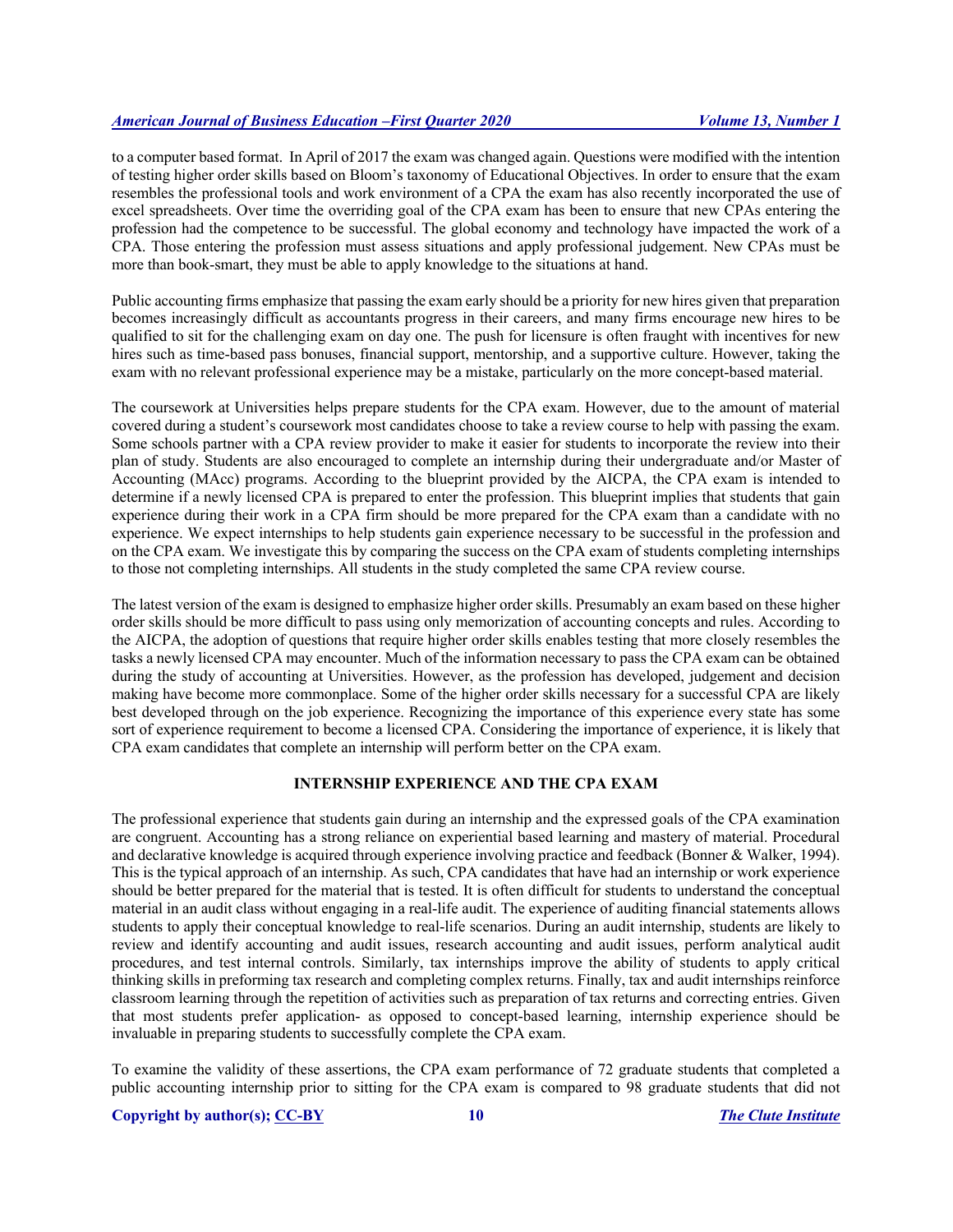complete an internship in public accounting. The sample of graduate students included 81 female students and 89 male students. The average undergraduate GPA of students entering the graduate program at the University is 3.34, and the average age of students in the MAcc program is 26. Approximately 75 percent of students in the graduate program received their undergraduate degree/s in Accounting and/or Business Administration. All of the students described in this study were enrolled in a university facilitated Becker CPA Exam Review course prior to sitting for the exam.<sup>1</sup> The required courses for the graduate program are consistent for all students.<sup>2</sup>

We acknowledge that this is a small sample for comparison and as we drill down to individual sections of the exam, the group becomes smaller. Because of the small size, many of our findings have practical significance, but limited statistical significance. We perform t-tests to compare the differences between groups examined in this study and note that any reference to significant differences between groups is related the t-tests performed. However, our interpretation of this information from a practical standpoint does not change.

#### **RESULTS**

Our analysis indicates that on average students completing internships score higher on all parts of the CPA exam, but the difference in scores are only statistically significant for the Business Environment and Concepts (BEC) section. In addition, on average, students completing internships had a higher overall pass rate for each section of the exam, with the pass rate for the Regulation (REG) section being significantly higher for students that have completed internships; we also find that on average students with internships pass 2 sections of the exam prior to graduation as compared to 1.69 for students that have not completed internships. The remainder of the article explores a variety of additional factors that may affect an intern's experience and CPA exam performance such as, the semester that students' intern, if students intern during their graduate or undergraduate programs, and student gender.



#### **Figure 1.** Internship Comparison - Average CPA Exam Score

<sup>1</sup> Graduate students participating in the University's CPA review course are generally in the second semester of the MAcc program. Students in the review course are required to take a 50 question multiple choice exam after each section of the Becker course (i. e. AUD, REG, FAR, and BEC). Each time a student passes a section of the CPA exam the score portion of the class is changed to 100 percent instead of the score that they earned on the 50 question exam. All students are on the same schedule so they all take the 50 question exam at the same time and should take the actual CPA exam within 2 weeks of each exam. If students miss taking one or more of the class exams or don't pass the CPA exam they can and sometimes do fail the course. However, this course does not deviate from the material covered in the Becker CPA review course and should be considered a structured self-study course for students sitting the CPA exam.

<sup>2</sup> All students completing internships received course credit for their internship, a maximum of 3 credit hours. In order to be classified as a full-time student, graduate students must be registered for at least 12 credit hours. Students in the CPA review course are also generally enrolled in at least three other required courses. The internship program at the university is not completed concurrently with in-person course work; however, several students have taken online courses while completing their internships. In order to receive course credit for an internship (as all students in this article have) students must be full time employees at their firms.

**Copyright by author(s); CC-BY 11** *The Clute Institute*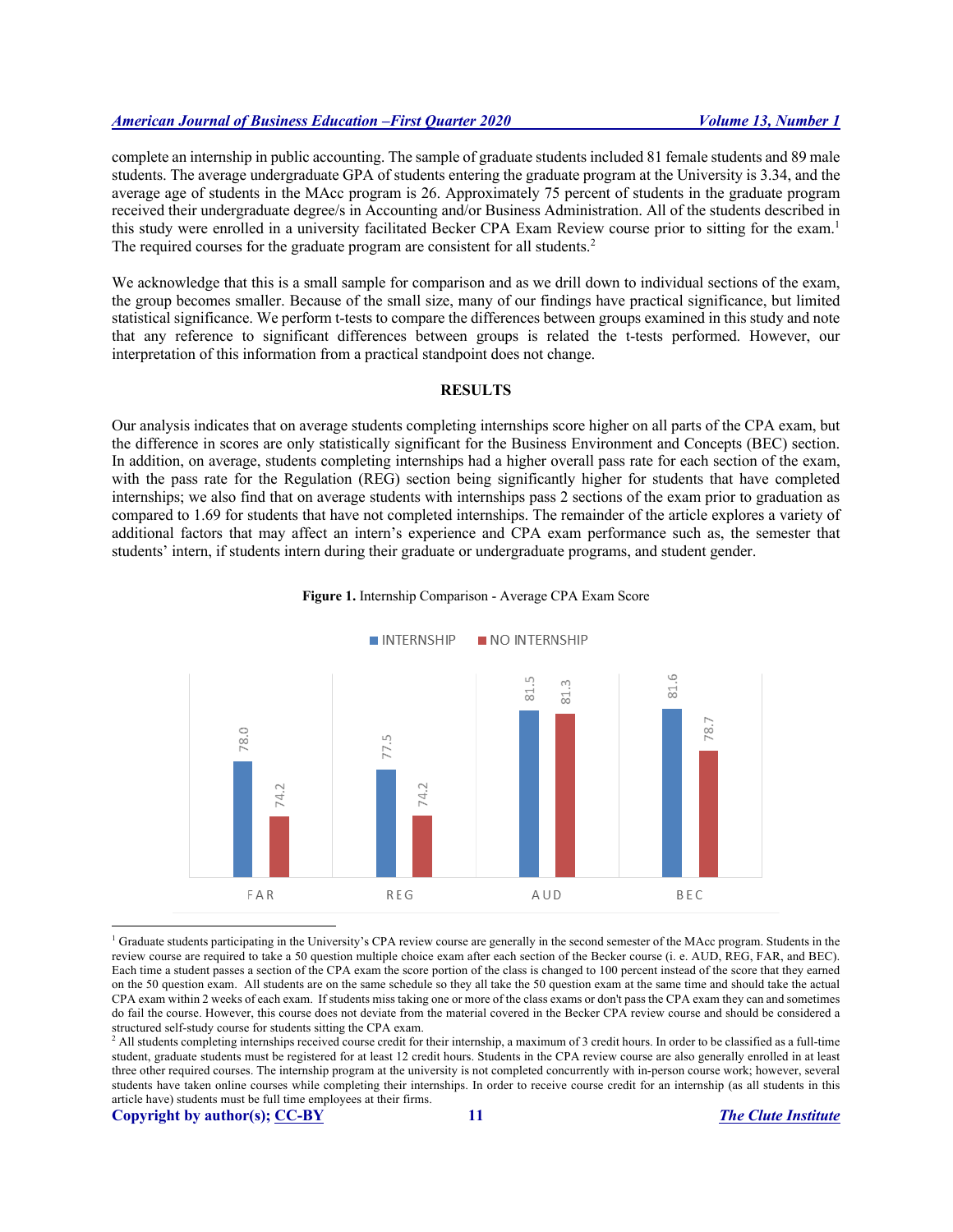## **Internship Semester**

Accounting internships can be completed during fall, spring or summer semesters, however, students participating in spring internships may have an edge on their summer counterparts. Spring is "busy season" for both tax and audit interns, which means that the students may participate in more projects and perform less rudimentary tasks than summer interns. Students may have a somewhat similar experience if they participate in an internship during the fall semester, as firms are preparing for busy season. However, summer tends to be slower pace for public accounting firms and by extension accounting interns. Firms tend to spend a significant amount of time finding work for interns as opposed to treating them as normal staff due to the lack of available work. As a result, spring interns may gain more knowledge during their internships, improving their CPA exam performance.

On average, the exam scores of students that completed spring or fall internships are higher than those that completed summer internships. Results are somewhat split regarding when the internship takes place. Students with spring internships obtain the highest scores on the Financial Accounting and Reporting (FAR) and Regulation (REG) sections as compared to students completing fall internships scoring highest on the Audit and Attestation (AUD) and Business and Economic Concepts (BEC) sections. The FAR scores of those students completing spring internships is also significantly higher than those completing internships during any other semester. Students that complete spring internships also score significantly higher on the BEC section of the test as compared to those that complete summer internships. When you consider that many spring internships have a tax component, the relationship between practice and knowledge acquisition is reinforced.



**Figure 2.** Average CPA Exam Scores by Internship Semester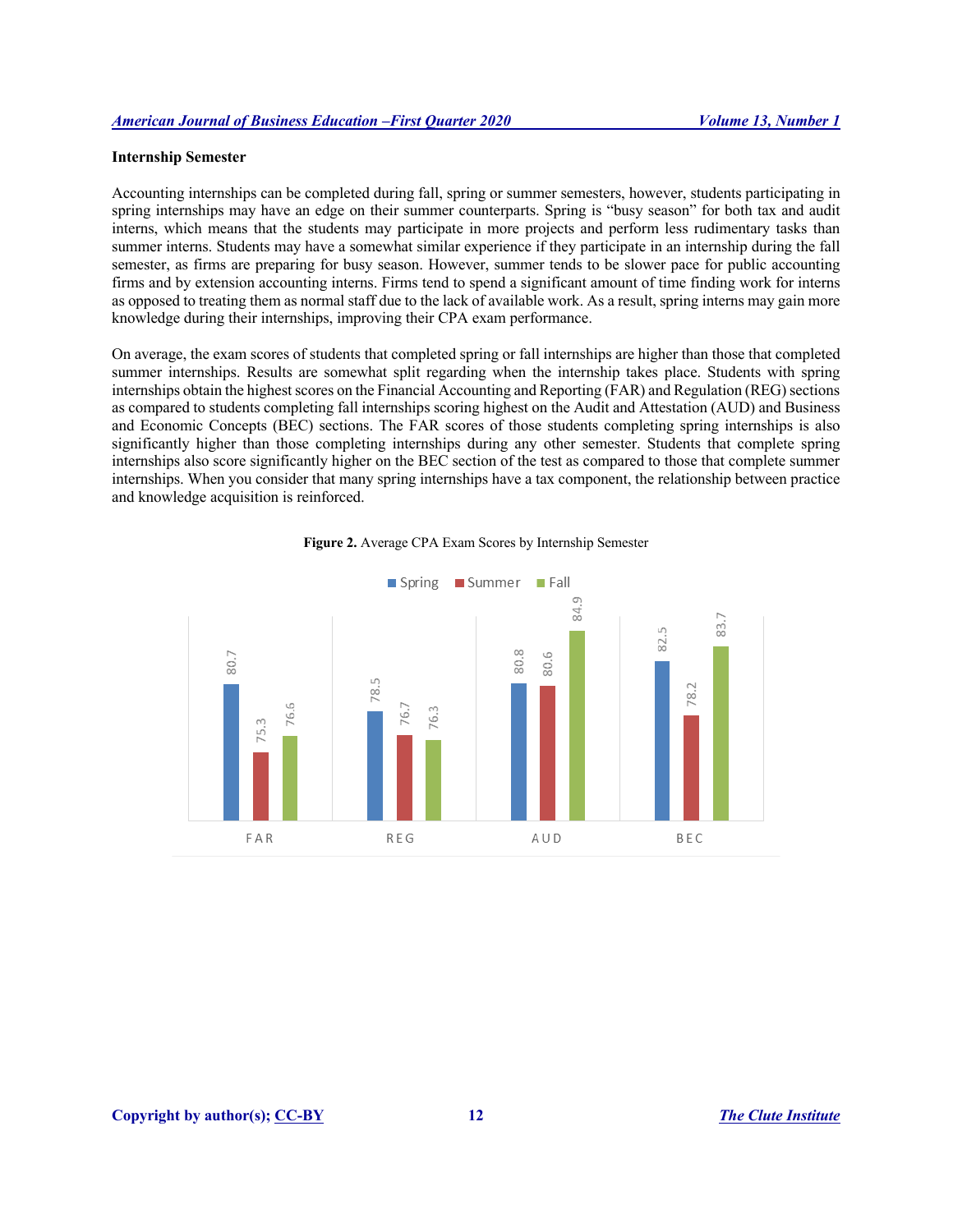

**Figure 3.** Average Pass Rate for Interns by Internship Semester

#### **Undergraduate v. Graduate Internship**

State law requires that students complete their undergraduate degree prior to sitting for the CPA exam. However, students can complete an internship in either their undergraduate or graduate program. Forty-one of the students in our sample completed their internship as an undergraduate student prior to entering the graduate program. These students gained valuable real world experience earlier in their careers than students that waited to complete an internship during their graduate program. In general, we find that students that completed internships during their undergraduate programs had higher exam scores on all sections of the exam with the exception of BEC. The exam pass rates for undergraduate students was also higher, with the FAR and REG section pass rates being significantly higher for undergraduate interns. We also find that students that complete their internships during their undergraduate program have significantly higher pass rates for the FAR and REG sections and pass more parts than those that complete internships during their graduate program. Spring undergraduate interns have significantly higher FAR grades than fall undergraduate interns. Graduate students that complete their internships during the fall semester score significantly higher on the AUD section as compared to fall and spring graduate interns. Spring graduate interns also score significantly higher on the BEC section than do summer graduate interns. In addition, spring undergraduate interns score significantly higher on the FAR section of the exam than fall and summer undergraduate interns.

On average, students with undergraduate internships passed 2.34 sections of the exam prior to graduation and graduate interns passed 1.55 sections, with this difference between the groups being statistically significant.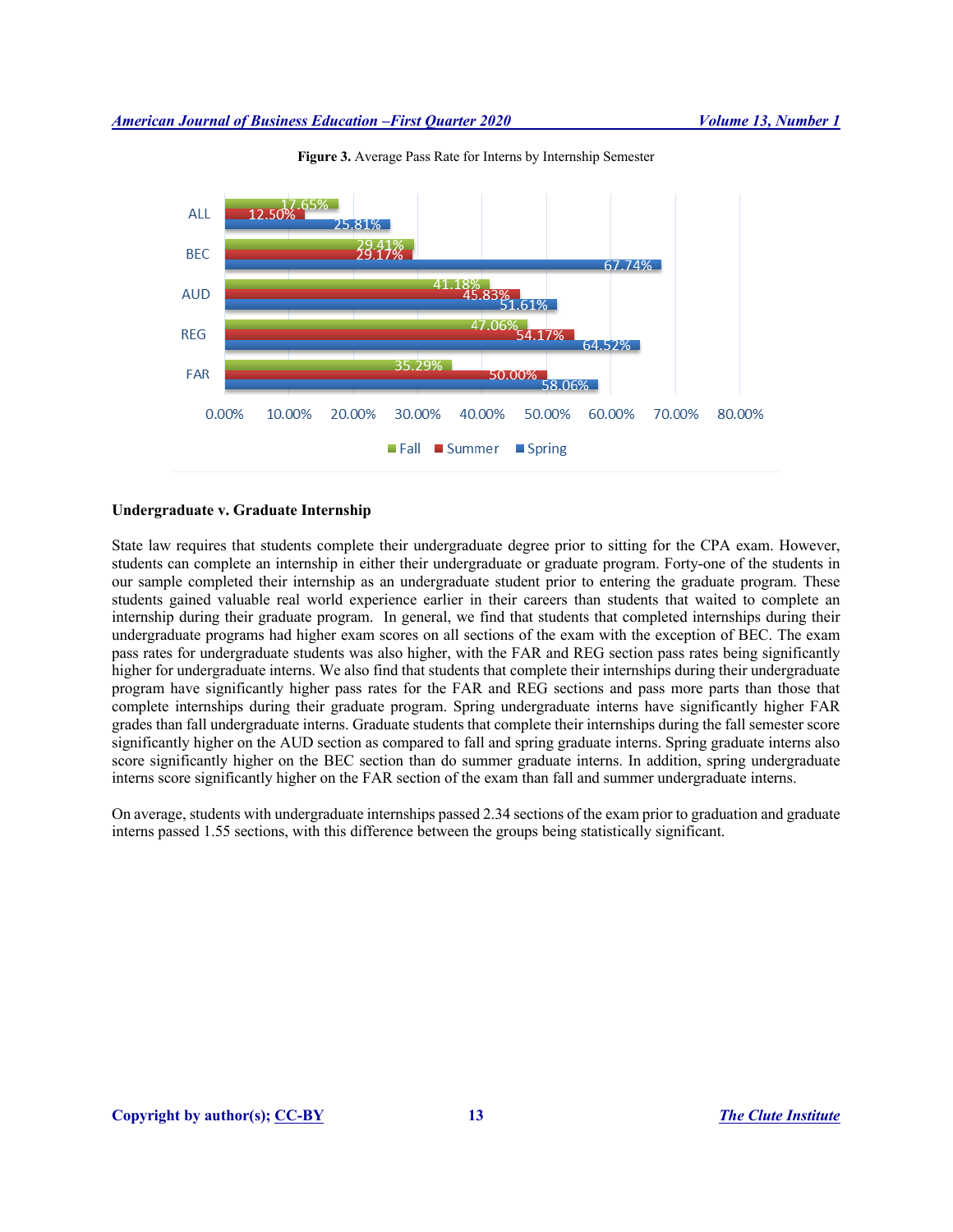

**Figure 4.** Average CPA Exam Grade for Undergrad v. Grad Interns

# **Gender**

Several studies suggest that male and female students have different learning styles and preferences (Kulturel-Konak, D'Allegro & Dickinson, 2011). Rosati (1999) finds that in general both male and female students show a preference for active learning. Active learners retain and understand information better after activities such as discussing, explaining, or applying it. However, Rosati (1999), also finds that male students were significantly more confident in trying things out rather than thinking about how to do them. Additionally, according to Wehrwein, Lujan, and DiCarlo, female students tend to prefer unimodal learning (i.e. single mode of information presentation), whereas, male students tend to prefer multiple modes of learning. This suggests that students may respond differently to the internship experience based on learning styles most often associated with their gender. Although we expect both male and female students to benefit from an internship, we may also expect to see some differences in CPA exam performance for male and female students given that some differentiation has been documented in learnings styles between genders.

On average we find that there is no significant difference between the average scores of male and female students on any part of the exam; however, males are significantly more likely to pass the REG portion of the exam than are females. The average pass rate for male students exceeds that for female students on every section of the exam with the exception of BEC, where the female pass rate is 48 percent as compared to 36 percent for males. However, the average scores for male and female students are fairly consistent. Among male and female students that have not had internships, males are more likely to pass the AUD section than are females; however, the difference between the pass rates becomes insignificant if both male and female students have completed internships. We also find significant differences in pass rates between male and female students that complete internships in the fall and summer. Specifically, we find that male students completing internships during the fall semester have significantly higher pass rates for FAR, REG, and BEC as well as pass more sections of the exam than their female counterparts. Additionally, male students that have had fall internships have significantly higher scores on the REG section of the exam as compared to female students completing internships during the fall, and male students completing summer internships are more likely to pass the REG section of the exam than their female counterparts.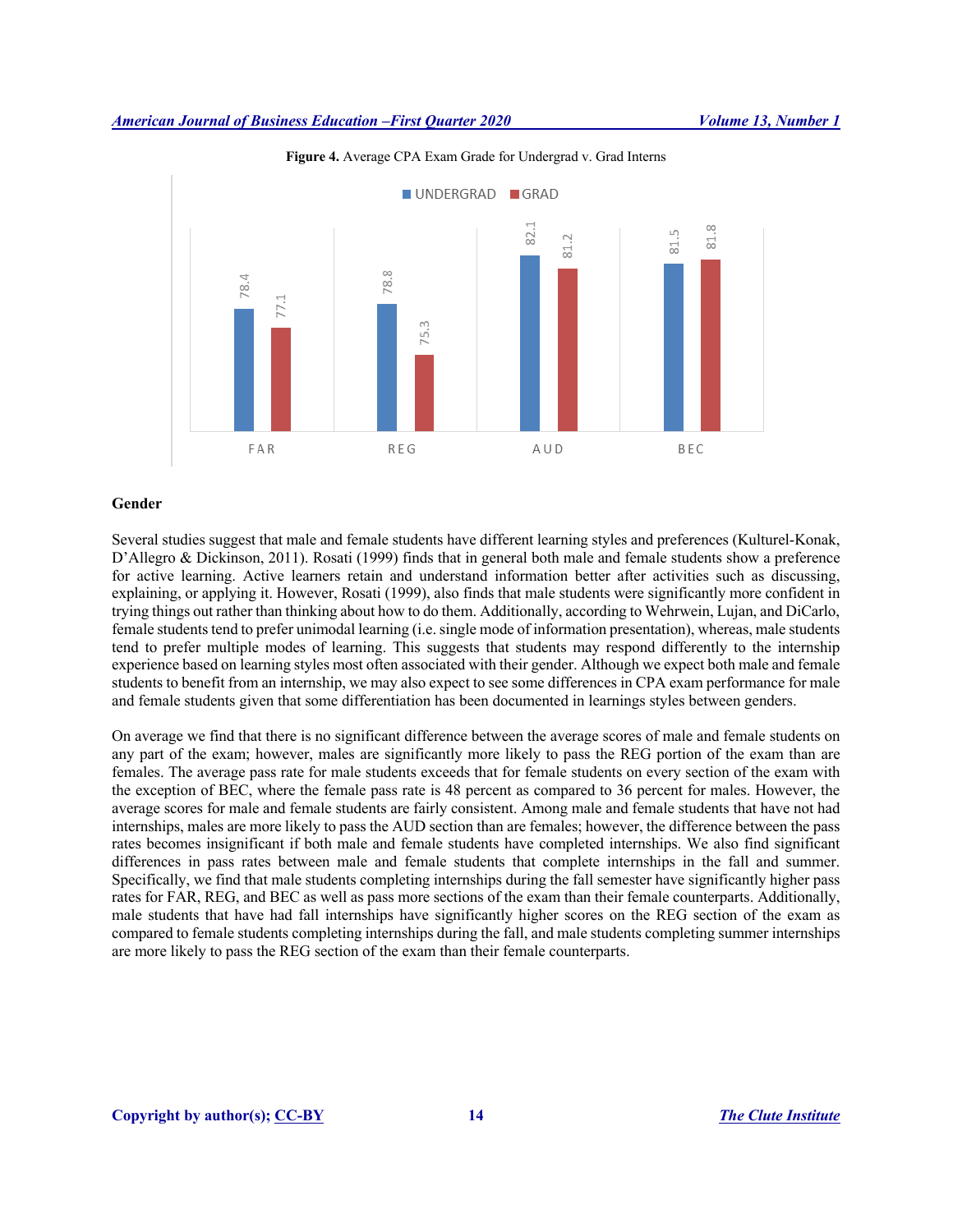

**Figure 5.** Average Pass Rates by Gender

# **Figure 6.** Gender Comparison – Average CPA Exam Score



# *Female Students*

Women that have had internships outscore those without internships consistently on every section of the CPA exam. This difference is practically significant but due to small sample sizes is not statistically significant. The pass rate and number of parts passed, on average, is higher for women that have completed internships as compared to those that have not. The averages suggest that overall women perform better on the CPA exam after having an internship. Women that complete internships during their undergraduate degree have significantly higher pass rates on the FAR section than those that complete internships during the graduate program. Female students that complete undergraduate internships have higher pass rates on every section of the exam, except BEC, as compared to female students that complete internships during their graduate program; the undergraduate interns also pass more sections of the exam as compared to graduate interns.

# **Copyright by author(s); CC-BY 15** *The Clute Institute*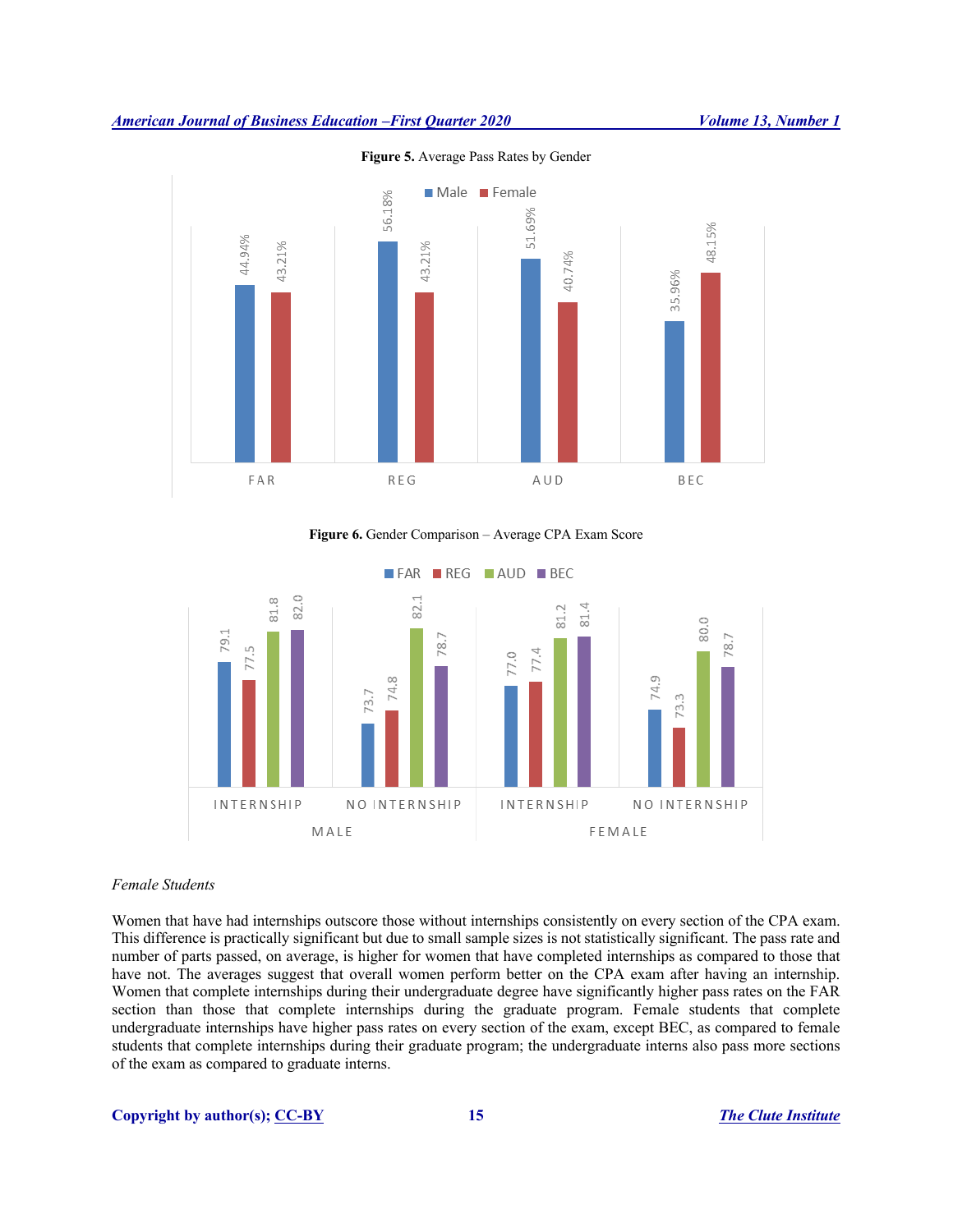# *Male Students*

Men that have had internships outscore those without internships consistently on every section of the CPA exam, with the exception of the audit section, which is counterintuitive. We also find that male students that completed internships during the spring are significantly more likely to pass the FAR, REG, and BEC sections than those that completed internships at other times during the year. Additionally, men that complete internships during the spring have significantly higher scores on the REG section and are more likely to pass more parts of the CPA exam, than are those that complete internships at any other time during the year. Male students that complete internships during their undergraduate program also have significantly higher pass rates for REG and AUD and pass more parts of the CPA exam than those that complete internships during their graduate program.

# **CONCLUSION**

The AICPA introduced the updated version of the CPA Exam on April 1, 2017. The revised exam places greater emphasis on candidates' cognitive skills such as analytical ability, critical thinking, and problem solving. The analysis performed by the authors suggests that there is merit in application-based learning that translates to greater success on the CPA exam. As the CPA exam becomes more geared toward first year staff accountants more universities should consider incorporating internships into their accounting programs. When internships are not an option, applicationbased learning can be accomplished through other practical experience opportunities. A class project working with a local business or nonprofit could provide application-based learning if an internship is not available.

Application-based learning not only improves CPA exam scores, it also prepares students for employment. We suggest that students be required to complete an internship or some other type of practical experience as part of their undergraduate or graduate accounting program. In order to provide this type of practical experience accounting programs must partner with CPA firms or local businesses and non-profits. Most schools have career services that help place students in full time positions. These already established contacts can help to establish internship opportunities. Our experience has been that firms like to hire interns because it provides them with the opportunity to evaluate potential full time hires. When schools partner with firms to set up internships or other practical opportunities it's a winning proposition for schools, students, and firms.

# **AUTHOR BIBLIOGRAPHIES**

**Stephanie Hairston**, PhD, CPA is affiliated with Georgia Southern University. Her research interests include archival capital markets, audit risk assessment, and the market for audit services. She teaches financial accounting. E-mail: shairston@georgiasouthern.edu

**Charles Harter**, PhD, CPA, CFE is affiliated with Georgia Southern University. His research interests include capital markets, executive compensation, and pedagogy. He teaches financial accounting. E-mail: charter@georgiasouthern.edu

**Britton McKay**, PhD, CFE is affiliated with Georgia Southern University. Her research interests include knowledge structures, decision aids, ERP systems and implementation strategies, tax practice, and practical financial education. She teaches financial accounting, tax, and accounting information systems. E-mail: bmckay@georgiasouthern.edu

#### **REFERENCES**

Association of International Certified Public Accountants (AICPA). (2017). *2017 Trends in the supply of accounting graduates and the demand for public accounting recruits.* Retrieved from https://www.aicpa.org/InterestAreas/AccountingEducation/NewsAndPublications/DownloadableDocuments/2017-

trends-report.

Bonner, S. and P. Walker (1994). The effects of instruction and experience on the acquisition of auditing knowledge. *The Accounting Review*. Vol 69, p 157-178.

Bruschi, William. (1969). Issues Surrounding Qualifying Experience Requirements. *Journal of Accountancy*, March 1969, pp. 47-54.

**Copyright by author(s); CC-BY 16** *The Clute Institute*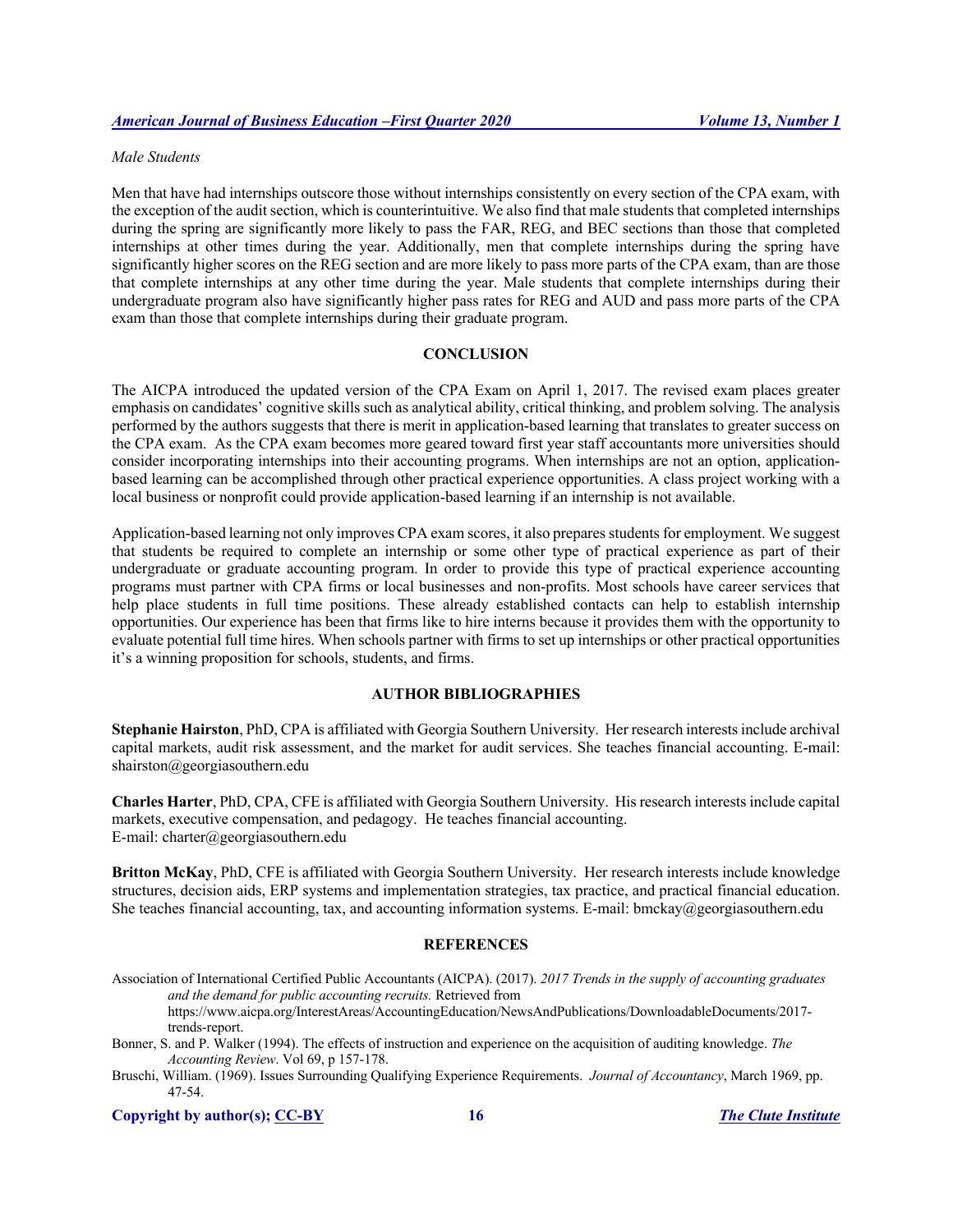- Decker, Michael. (2017). The Evolution of the CPA Exam. *Pennsylvania CPA Journal*. Retrieved from https://www.picpa.org/articles/picpa-news/2017/08/31/the-evolution-of-the-cpa-exam.
- Kulturel-Konak, S., M.L. D'Allegro, and S. Dickinson, (2011). Review Of Gender Differences In Learning Styles: Suggestions For STEM Education. *Contemporary Issues In Education Research* 4(3): 9-18.
- Rosati, P. (1999). Gender Differences in the Learning Preferences of Engineering Students. Conference Presentation: The University of Ontario.
- Wehrwein, Erica, Heidi Lujan, and Stephen DiCarlo. (2007). Gender differences in learning style preferences among undergraduate physiology students. *Advanced Physiology Education* 31(2007): 153-157.